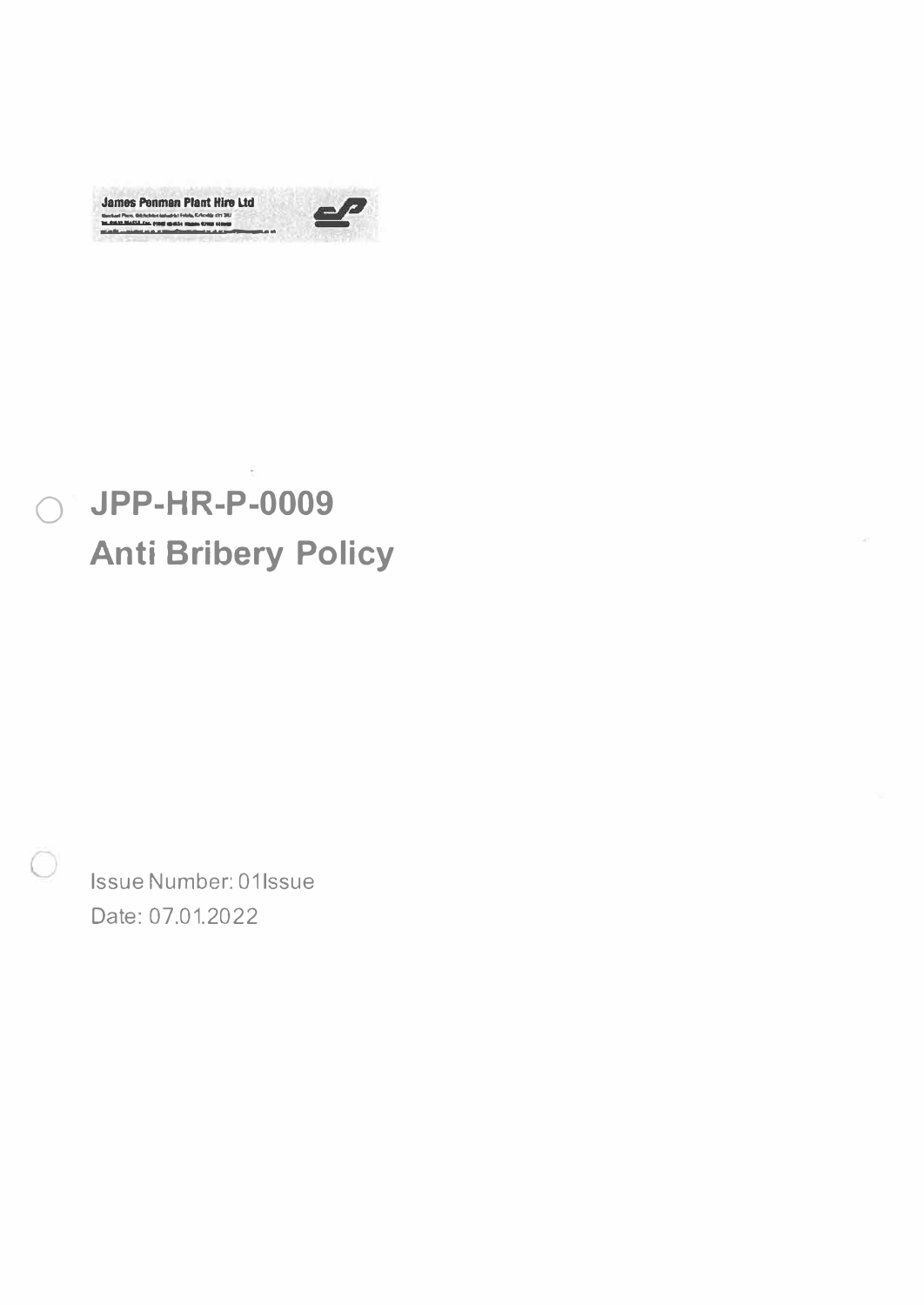

0

 $\bigcirc$ 

| Document Control |         |                  |
|------------------|---------|------------------|
| <b>Status:</b>   | $L$ ive | Date: 07.01.2022 |

| <b>Approval / Acceptance</b> |                                  |                             |  |  |
|------------------------------|----------------------------------|-----------------------------|--|--|
|                              | <b>Author</b>                    | <b>Approved</b>             |  |  |
| Title:                       | <b>Director</b>                  | <b>Director</b>             |  |  |
| Company:                     | <b>M2 Safety Consultants Ltd</b> | James Penman Plant Hire Ltd |  |  |
| Name:                        | <b>Fraser Morrison</b>           | <b>Wendy Penman</b>         |  |  |
| Signature:                   | <b>Curton Communication</b>      |                             |  |  |
| Date:                        | <b>Amended Date 06.01.2022</b>   | 07.01.2022                  |  |  |

| <b>Revision History</b>                                                                  |                                                                                         |                           |                           |                 |                       |  |  |  |
|------------------------------------------------------------------------------------------|-----------------------------------------------------------------------------------------|---------------------------|---------------------------|-----------------|-----------------------|--|--|--|
| This document should be reviewed at least every 12 months to maintain its effectiveness. |                                                                                         |                           |                           |                 |                       |  |  |  |
|                                                                                          | Record the details of any changes made as a result of these reviews in the table below: |                           |                           |                 |                       |  |  |  |
| Rev                                                                                      | Date:                                                                                   | <b>Reason for Review:</b> | <b>Nature of Changes:</b> | Prepared<br>by: | <b>Checked</b><br>by: |  |  |  |
|                                                                                          |                                                                                         |                           |                           |                 |                       |  |  |  |
|                                                                                          |                                                                                         |                           |                           |                 |                       |  |  |  |
|                                                                                          |                                                                                         |                           |                           |                 |                       |  |  |  |
|                                                                                          |                                                                                         |                           |                           |                 |                       |  |  |  |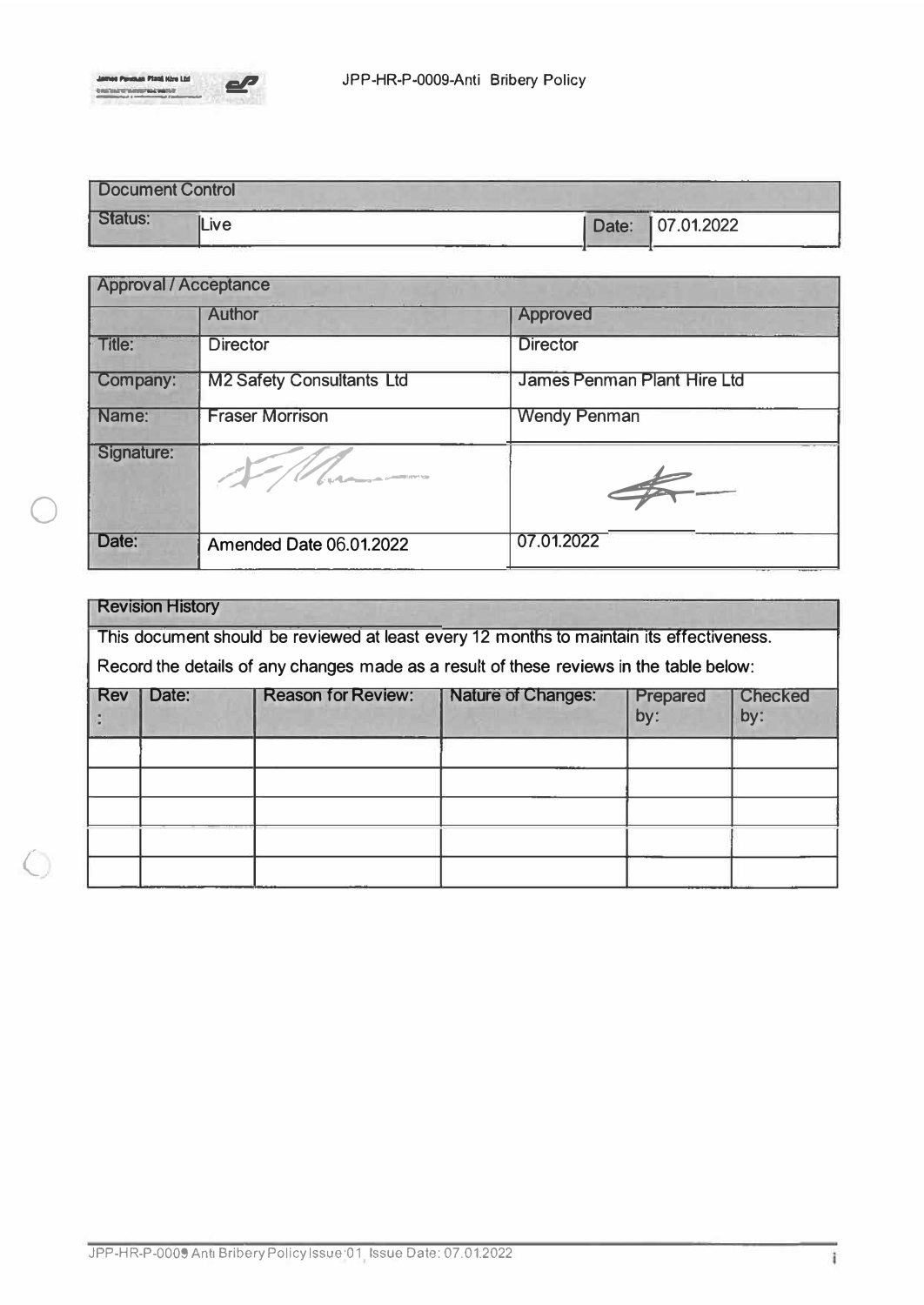

## Contents

 $\Box$ 

 $\circlearrowleft$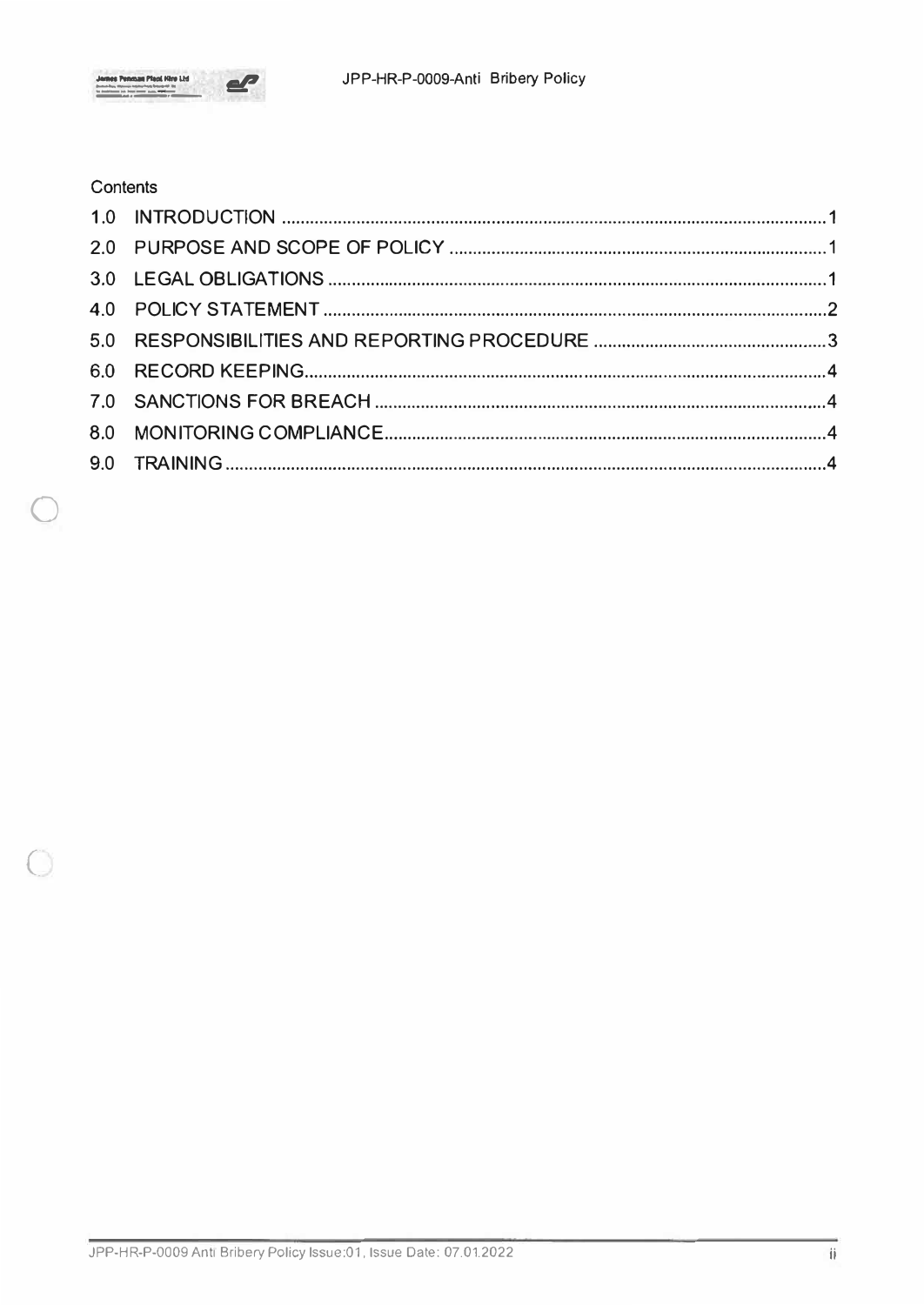

 $\bigcirc$ 

C

### **1.0 INTRODUCTION**

- (1) James Penman Plant Hire Ltd will be referred to as 'the company' throughout.
- (2) One of the Company's core values is to uphold responsible and fair business practices. lt is committed to promoting and maintaining the highest level of ethical standards in relation to all of its business activities. Its reputation for maintaining lawful business practices is of paramount importance and this Policy is designed to preserve these values. The Company therefore has a zero tolerance policy towards bribery and corruption and is committed to acting fairly and with integrity in all of its business dealings and relationships and implementing and enforcing effective systems to counter bribery.

#### **2.0 PURPOSE AND SCOPE OF POLICY**

- (1) This Policy sets out the Company's position on any form of bribery and corruption and provides guidelines aimed at:
	- (a) ensuring compliance with anti-bribery laws, rules and regulations, not just within the UK but in any other country within which the Company may carry out its business or in relation to which its business may be connected
	- (b) enabling employees and persons associated with the Company to understand the risks associated with bribery and to encourage them to be vigilant and effectively recognise, prevent and report any wrongdoing, whether by themselves or others
	- (c) providing suitable and secure reporting and communication channels and ensuring that any information that is reported is properly and effectively dealt with
	- (d) creating and maintaining a rigorous and effective framework for dealing with any suspected instances of bribery or corruption.
- (2) This Policy applies to all permanent and temporary employees of the Company (including any of its intermediaries, subsidiaries or associated companies). It also applies to any individual or corporate entity associated with the Company or who performs functions in relation to, or for and on behalf of, the Company, including, but not limited to, directors, agency workers, casual workers, contractors, consultants, seconded staff, agents, suppliers and sponsors ("associated persons"). All employees and associated persons are expected to adhere to the principles set out in this Policy.
- **3.0 LEGAL OBLIGATIONS**
- ( 1) The UK legislation on which this Policy is based is the Bribery Act 2010 and it applies to the Company's conduct both in the UK and abroad. A bribe is an inducement or reward offered, promised or provided in order to gain any commercial, contractual, regulatory or personal advantage.
- (2) It is an offence in the UK to: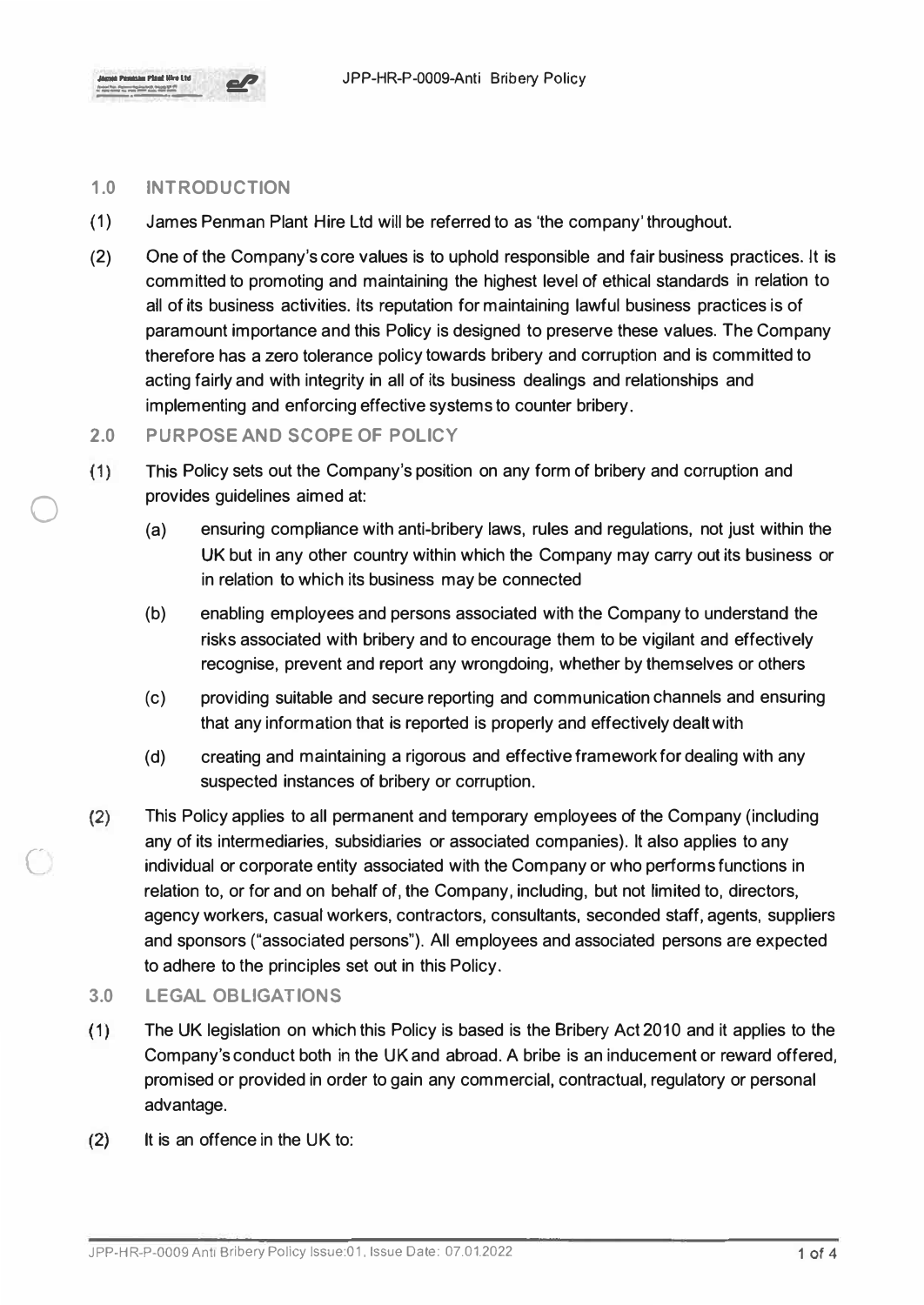

- (a) offer, promise or give a financial or other advantage to another person (i.e. bribe a person), whether within the UK or abroad, with the intention of inducing or rewarding improper conduct
- (b) request, agree to receive or accept a financial or other advantage (i.e. receive a bribe) for or in relation to improper conduct
- (c) bribe a foreign public official.
- (3) You can be held personally liable for any such offence.
- (4) It is also an offence in the UK for an employee or an associated person to bribe another person in the course of doing business intending either to obtain or retain business, or to obtain or retain an advantage in the conduct of business, for the Company. The Company can be liable for this offence where it has failed to prevent such bribery by associated persons. As well as an unlimited fine, it could suffer substantial reputational damage.
- **4.0 POLICY STATEMENT**

0

0

- ( 1) All employees and associated persons are required to:
	- (a) comply with any anti-bribery and anti-corruption legislation that applies in any jurisdiction in any part of the world in which they might be expected to conduct business
	- (b) act honestly, responsibly and with integrity
	- (c) safeguard and uphold the Company's core values by operating in an ethical, professional and lawful manner at all times.
- (2) Bribery of any kind is strictly prohibited. Under no circumstances should any provision be made, money set aside or accounts created for the purposes of facilitating the payment or receipt of a bribe.
- (3) The Company recognises that industry practices may vary from country to country or from culture to culture. What is considered unacceptable in one place may be normal or usual practice in another. Nevertheless, a strict adherence to the guidelines set out in this Policy is expected of all employees and associated persons at all times. If in doubt as to what might amount to bribery or what might constitute a breach of this Policy, refer the matter to your line manager or to the Company's HR Department.
- (4) For the Company's rules and procedures in relation to the receipt of business gifts from third parties and corporate hospitality offered to or received from third parties, please refer to the Company's Gifts from Clients/Suppliers Policy. They form part of the Company's zero tolerance policy towards bribery and they should be read in conjunction with this Policy.
- (5) The giving of business gifts to clients, customers, contractors and suppliers is not prohibited provided the following requirements are met: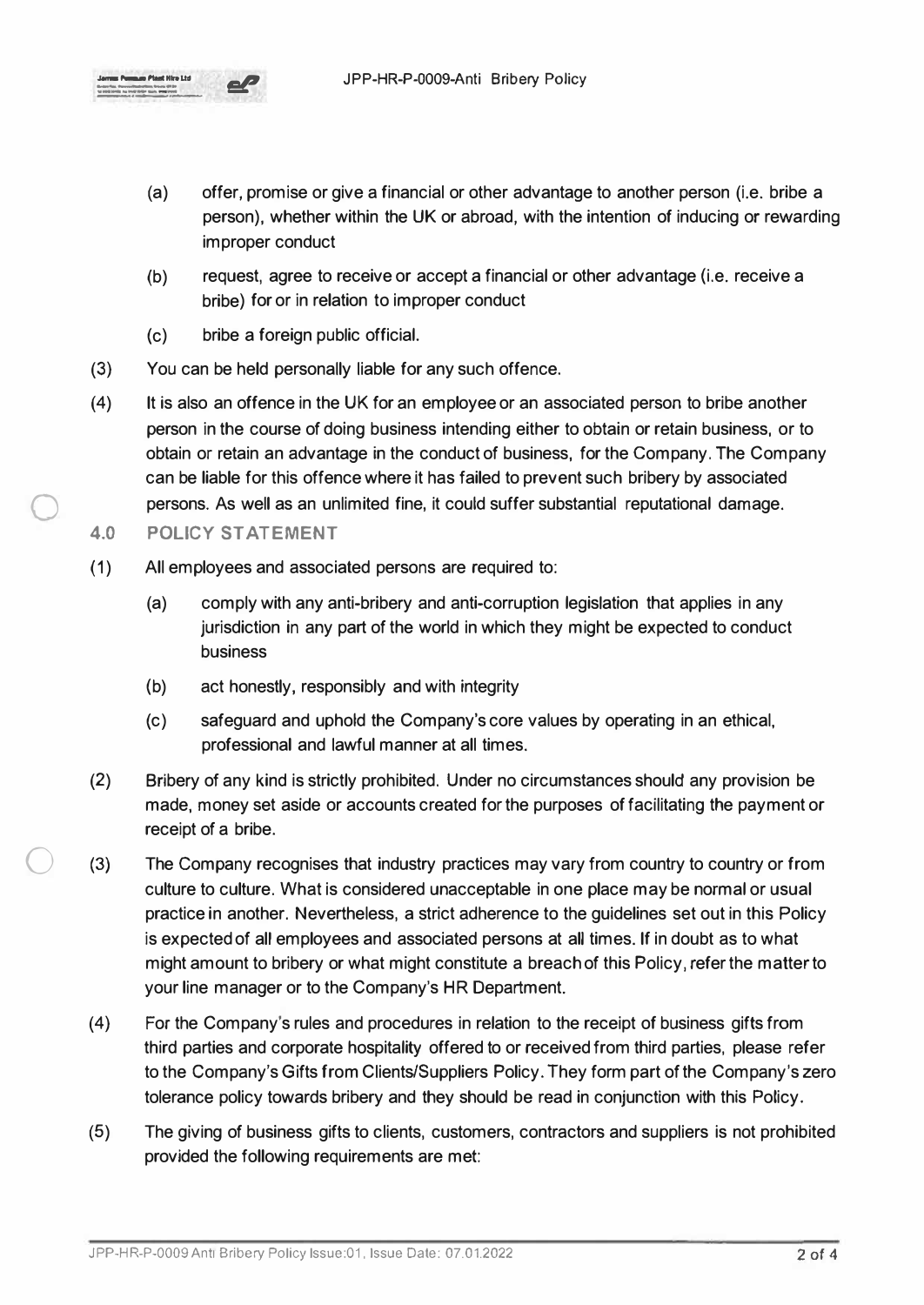

- (a) the gift is not made with the intention of influencing a third party to obtain or retain business or a business advantage, or to reward the provision or retention of business or a business advantage
- (b) it is given in the Company's name, not in the giver's personal name
- (c) it does not include cash or a cash equivalent (such as gift vouchers)
- (d) it is of an appropriate and reasonable type and value and given at an appropriate time
- (e) it is given openly, not secretly
- (f) it is approved in advance by a director of the Company.
- (g) it complies with local laws
- (6) In summary, it is not acceptable to give, promise to give, or offer, a payment, gift or hospitality with the expectation or hope that a business advantage will be received, or to reward a business advantage already given, or to accept a payment, gift or hospitality from a third party that you know or suspect is offered or provided with the expectation that it will obtain a business advantage for them.
- (7) Any payment or gift to a public official or other person to secure or accelerate the prompt or proper performance of a routine government procedure or process, otherwise known as a "facilitation payment", is also strictly prohibited. Facilitation payments are not commonly paid in the UK but they are common in some other jurisdictions.
- **5.0 RESPONSIBILITIES AND REPORTING PROCEDURE**
- (1) It is the contractual duty and responsibility of all employees and associated persons to take whatever reasonable steps are necessary to ensure compliance with this Policy and to prevent, detect and report any suspected bribery or corruption in accordance with the procedure set out in the Company's Disclosures in the Public Interest Policy. You must immediately disclose to the Company any knowledge or suspicion you may have that you, or any other employee or associated person, has plans to offer, promise or give a bribe or to request, agree to receive or accept a bribe in connection with the business of the Company. For the avoidance of doubt, this includes reporting your own wrongdoing. The duty to prevent, detect and report any incident of bribery and any potential risks rests not only with the directors of the Company but equally to all employees and associated persons.